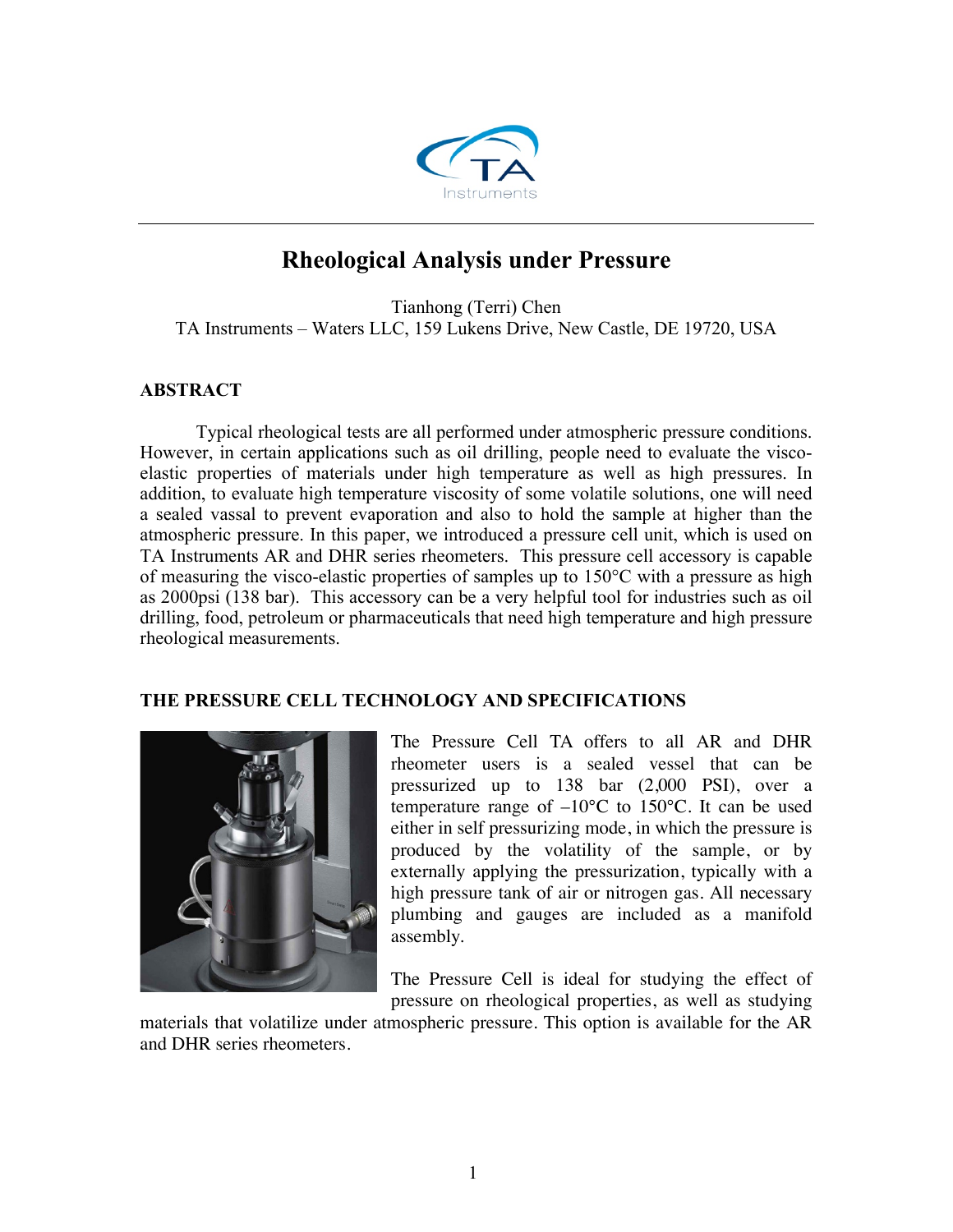The pressure cell option is used with the Peltier Concentric Cylinder jacket. At the top is an outer magnet assembly that houses strong rare earth magnets and attaches to the stress head. At the bottom is a stainless steel cup, to withstand high pressure, surrounded by a copper sheath for excellent heat transfer. Also connected to the cup are the pressure inlet, internal pressure gauge, and pressure relief valve. The rotor assembly houses the inner magnet attached to a low friction carbide shaft, supported above and below by sapphire bearings. A hollow titanium cylindrical rotor is attached to the bottom of the carbide shaft. When the upper magnet assembly is lowered over the rotor



assembly, the inner and outer magnets couple, levitating the rotor assembly. The rheometer's motor movement is then transferred to the rotor through a strong magnetic coupling to drive the cylinder inside the vessel and deform the sample. This innovative high-powered magnetic coupling and low friction bearing design allows for both steady shear and dynamic measurements.

The specifications for the standard pressure cell concentric cylinders are:

| Stator inner radius:                                   | 14.00<br>mm                               |
|--------------------------------------------------------|-------------------------------------------|
| Rotor outer radius:                                    | 12.75 mm                                  |
| Cylinder immersed height:                              | 44.00<br>mm                               |
| Gap:                                                   | 3500 mm (recommended)                     |
| Backoff distance:                                      | 56000 mm                                  |
| Geometry inertia:                                      | $67.00$ mN.m.s <sup>2</sup> (approximate) |
| Sample volume:                                         | $9.5 \pm 0.5$ ml                          |
| Temperature range:                                     | $-10$ to $150^{\circ}$ C                  |
| Maximum applied pressure:                              | 138 bar (2000 psi)                        |
| Maximum pressure (self-pressurising): 5 bar (72.5 psi) |                                           |
| Seal construction:                                     | DuPont <sup>®</sup> Kalrez <sup>™</sup>   |

## **PRESSURE CELL APPLICATIONS**

The pressure cell accessory is a powerful tool and has been widely used on variety of industries such as oil drilling, petroleum, food, pharmaceutical and other chemical processing. The following case studies exhibit some of the examples where the pressure cell accessory is used.

**Case Study -1**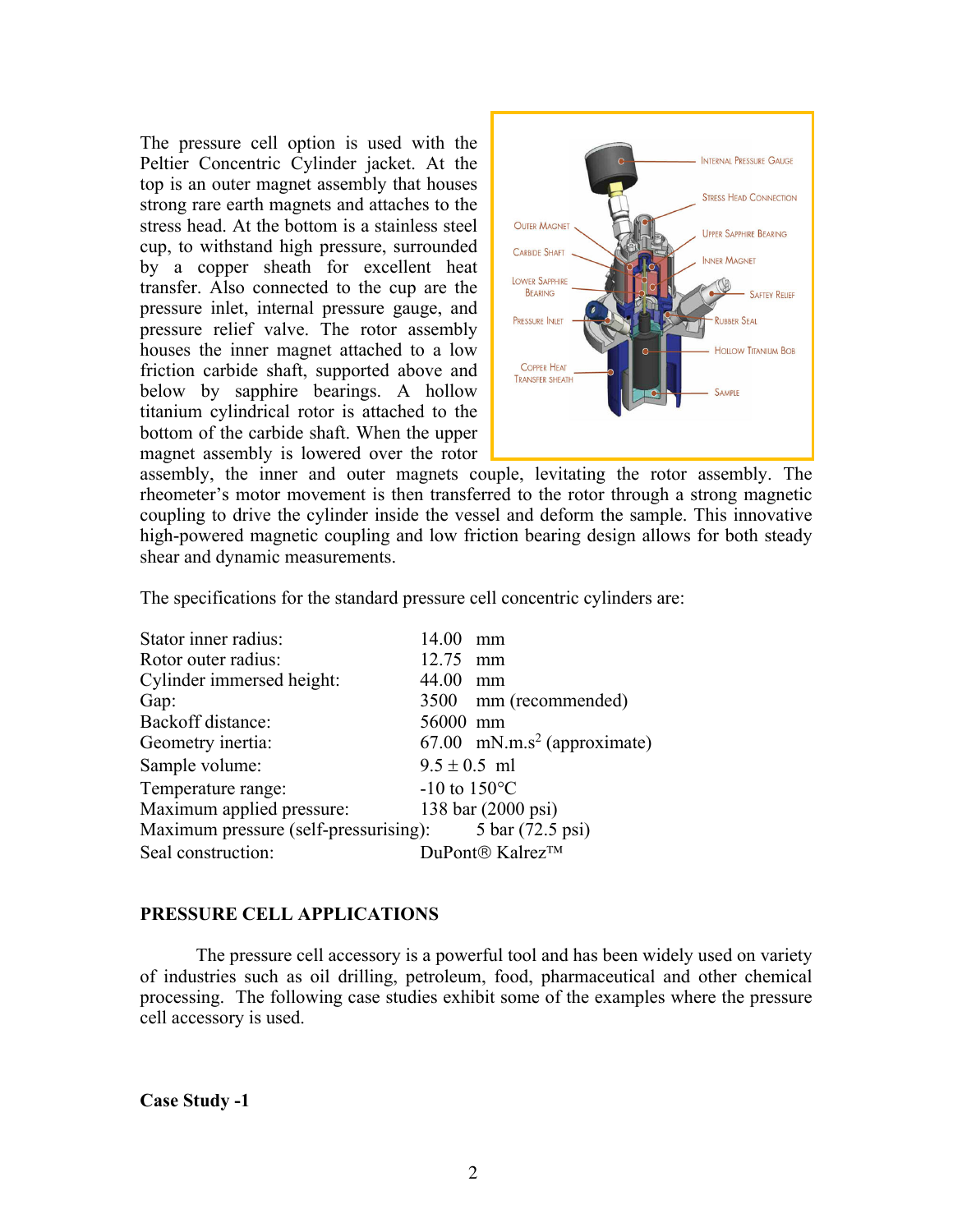To better understanding the ability of motor oil to provide necessary lubrication under different environmental conditions, it is important to know its viscosity over a range of temperature and pressures. Figure 1 shows the viscosity study results of a motor oil under different pressure conditions. The tests were performed at temperature of 20°C and pressure of atmospheric; 1000 psi (69 bar) and 2000 psi (138 bar). The results show that the viscosity of the motor oil increases under pressurized conditions.



### **Case Study -2**

Figure 2 shows the viscosity test result of a sugar syrup at a broad temperature range. The measurement temperature range was set from  $30^{\circ}$ C up to 150 $^{\circ}$ C. When the measurement temperature is higher than 90°C to 100°C, it is necessary to use a sealed vessel to prevent any evaporation and also to hold the pressure that built up as the temperature increases. The pressure cell unit is an ideal tool for this kind of applications.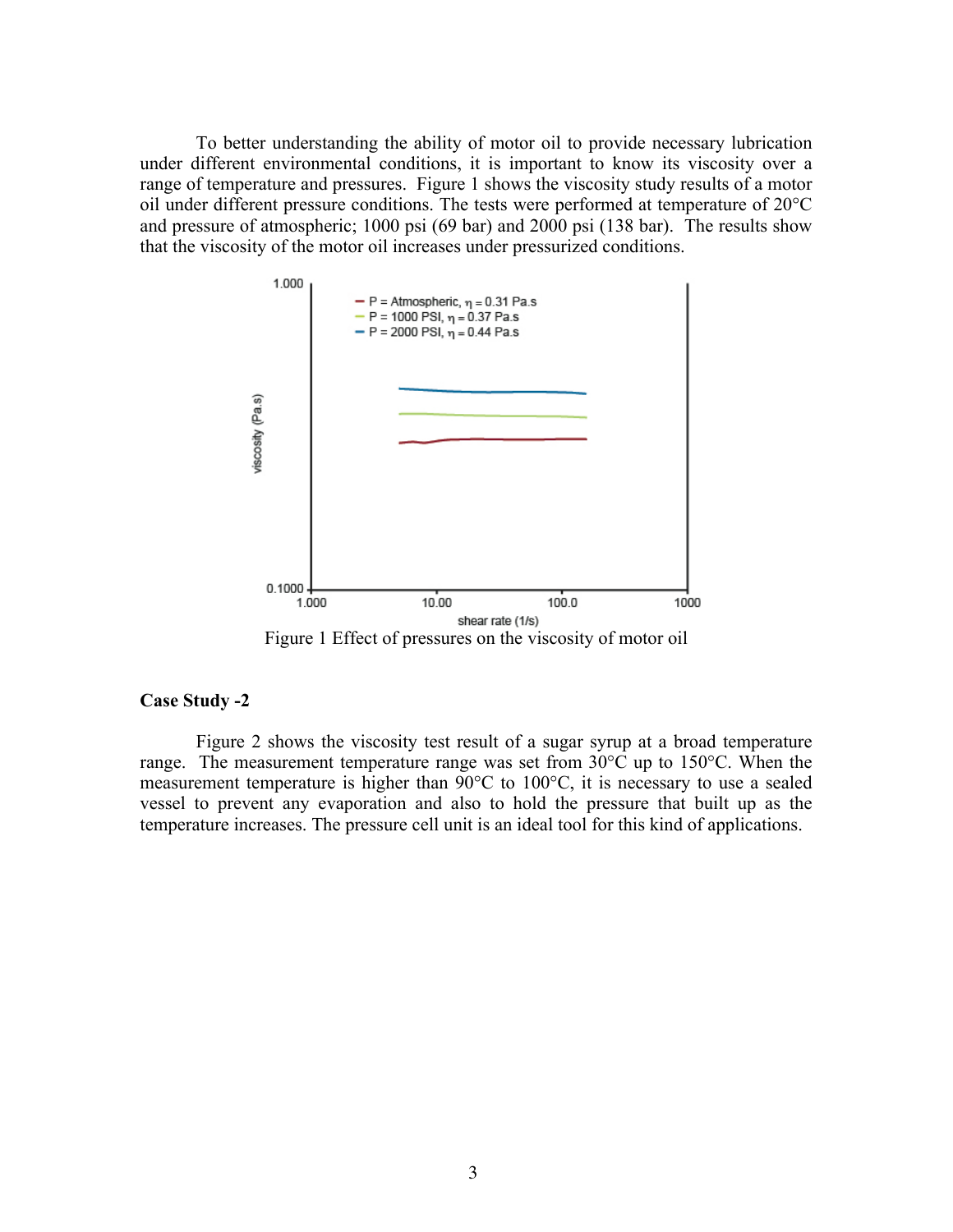

Figure 2 Viscosity of a sugar syrup as a function of temperature

### **Case Study -3**

The pressure cell accessory is not only eligible to perform flow (i.e. viscosity) measurements, it can also be used to study the visco-elastic properties of materials (G'; G" and tan d) by doing oscillatory tests.

Figure 3 shows the time-temperature super position measurement results of a sugar syrup sample. Frequency sweep tests were conducted at temperatures of 62°C, 72°C, 82°C and 92°C. The master curve was generated using reference temperature of 92°C. The TTS analysis results fit well with the WLF model (shown in figure 4).



Figure 3 TTS master curve of a sugar syrup at temperature of 92°C